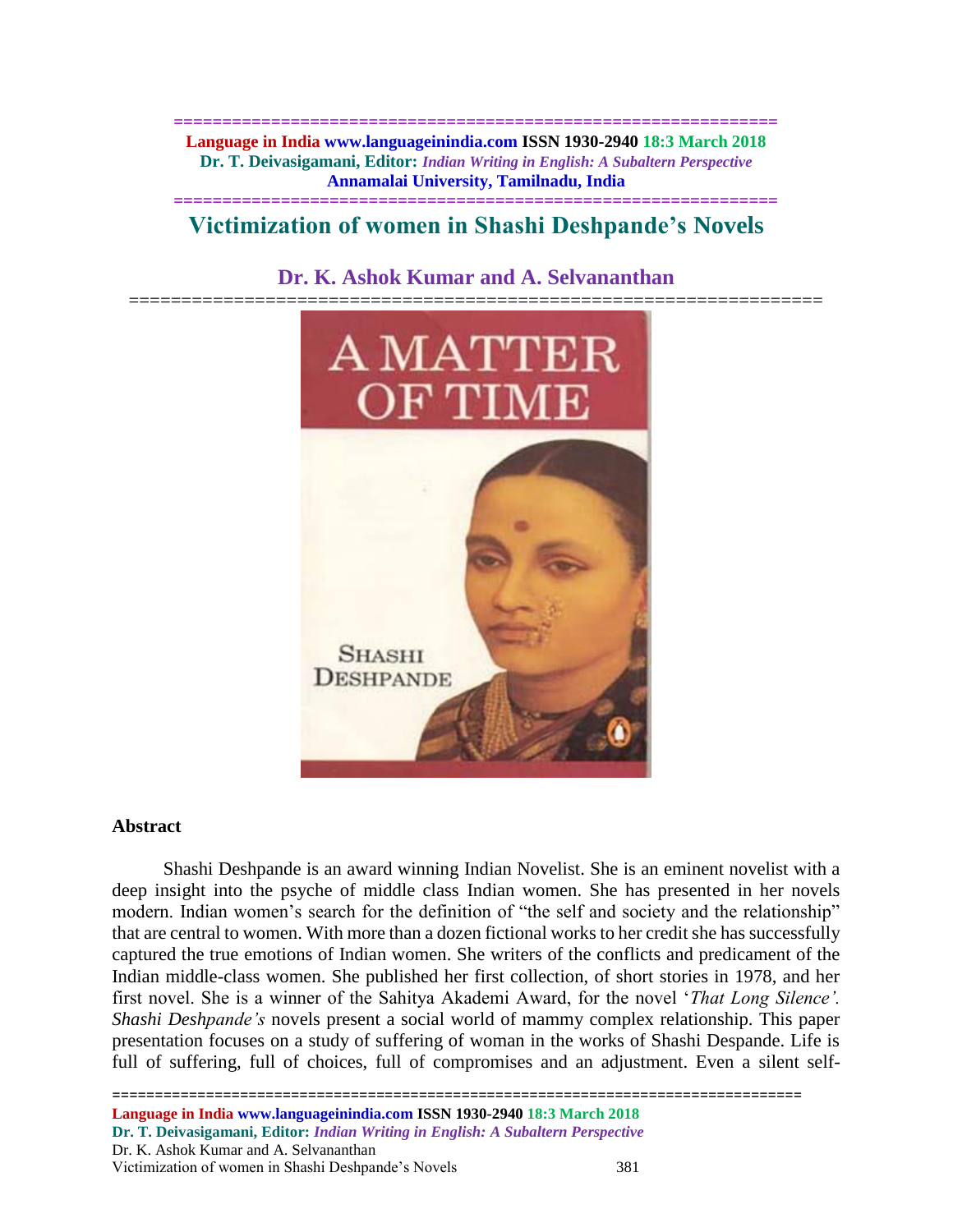suffering, becomes a survival strategy. This paper also throws light on the different aspects of suffering the woman undergoes.

## **Indian Women: Socially and Psychologically Oppressed**

 Indian women, unlike their western counterparts, have always been socially and psychologically oppressed, sexually colonized and biologically subjugated against a maledominant social set-up. Any attempt by a woman to rise above the oppressive forces rooted in the middle-class margins has either been curbed mercilessly or ignored in the name of social dignity. Shashi Deshpande all through the gamut of her ever-expanding creative horizon always makes it a point to provide a separate space for her characters.

## **Shashi Deshpande Focusing on New Indian Woman and Her Dilemma**

Shashi Deshpande portrays the new Indian woman and her dilemma. She concerns herself with the plight of the modern Indian woman trying to understand herself and to preserve her identity as wife, mother and above all as human being. Girls are a silent part of the family and society. What they think or feel about their social eclipse does not interest most writers or social thinkers.

Shashi Deshpande is an award winning Indian Novelist. She is an eminent novelist with a deep insight into the psyche of middle class Indian women. She has presented in her novels modern. Indian women's search for the definition of "the self and society and the relationship" that are central to women. With more than a dozen fictional works to her credit she has successfully captured the true emotions of Indian women. She writers of the conflicts and predicament of the Indian middle-class women. She published her first collection, of short stories in 1978, and her first novel. She is a winner of the Sahitya Akademi Award, for the novel '*That Long Silence'. Shashi Deshpande's* novels present a social world of mammy complex relationship.

## **Focus on Feminine Issues**

Most of her novels '*The Dark Holds no Terrors', 'That Long Silence', 'The Binding Wine'* and *'Roots and shadows',* deal with feminine issues. In her novels she presents a sensitive portrayal of Indian womanhood with a rare gift for sharp psychological insights. The women in her novels are subjected to continuous physical and sexual assaults in the society. But the writer feels that a woman has her own existence and place in the society and therefore she should not be reduced to the level of a breeding machine. She also dares to "expose, question and challenge the age old traditions and prejudices in the male dominated society.

## **My Focus**

Through this paper, we want to present the condition of suffering women middle class of India. I would like to present that the women belong to Indian middle class are brought up in a traditional environment and struggling to liberate themselves and seek their self-identity and independence in the novels of Shashi Deshpande.

## **Marriage – Set as a Vital Goal for Girls**

Marriage is set as a vital goal for girls. Women have to accept, accommodate and convert themselves to go well with the interests of their male counterpart and in this process suppress their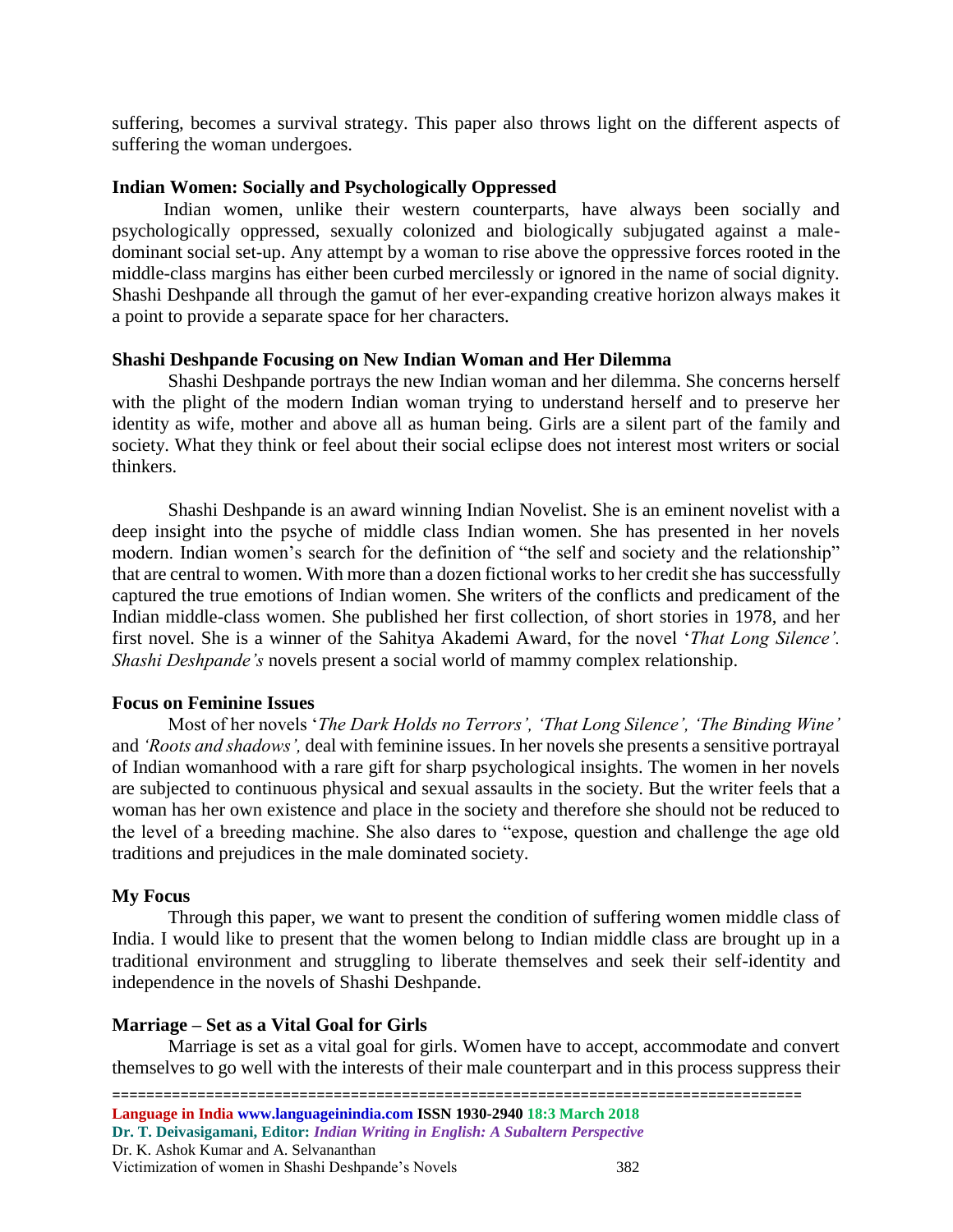self-identity. In the Indian context, once a girl is married –it may be a love marriage or an arranged one, husband has full control on her. Whether the husband is right or wrong, the wife has to follow him blindly. A woman is never free according to old traditions.

#### **Shashi Deshpande's Characters**

In her novels many men and women living together, journeying across life in their difference age groups, classes and gendered roles. The old tradition bound world consists with modern, creating unforeseen gaps and disruptions within the family fold. Women's understanding becomes questionable as the old patterns of behaviour no longer seem to be acceptable. These struggles become in tense of quests for self-definition, because it would not be possible to relate to others with any degree of conviction unless one is guided by clarity about one's own image and role.

Suffering means the act of distress, pain. Shashi Deshpande gives minute details of development of girl-child in her novels. She has displayed a series of girl-children, where each girl faces a different problem within the family. Violence against women, whether physical, mental or emotional, is an issue that crosses all borders and all classes of women. Feminism and its crusade against a male dominated society are of special importance in the Indian context.

#### **Novels of Shashi Deshpande**

The novel *Roots and shadows* projects the educated women who are unable to enfranchise the traditional background in which they are reared. The cruse of all the prevailing problems of women is their subjugation which is always present in the form of silent servitude. In *That Long Silence* she retrieves facts from the depth of the past to reconstruct the missing links in the chain of women's suffering, self-discovery by all means is a mature act, act and also a cathartic one. In *'The Binding Vine'* Mira's poems and diaries engage her attention.

Shashi Deshpande's novels highlight the image of the middle-class women sandwiched between tradition and modernity.

The novel *A Matter of Time* moves beyond feminist concerns in that it raises the existentialist question itself. The important truth revealed is that self-pity is not the answer. It is only through a process of self-examination and self-searching, through courage and resilience that one can change one's situation from despair to hope. The novel highlights the image of the middle -class women sandwiched between tradition and modernity.

 The novel *The Dark Holds No Terrors* deals with the problems of career women and her martial constraints. The Indian women has for years been silent sufferers. It is reflective of the feminist aspirations. The situations in which Sarita has placed herself is rather unwarranted. The lack of perfect understanding emotions between husband and wife causes of domestic life, there should be a blend of acceptance and rejection, flexibility and rigidity and above all revolt if the occasion demands and compromise for peaceful life.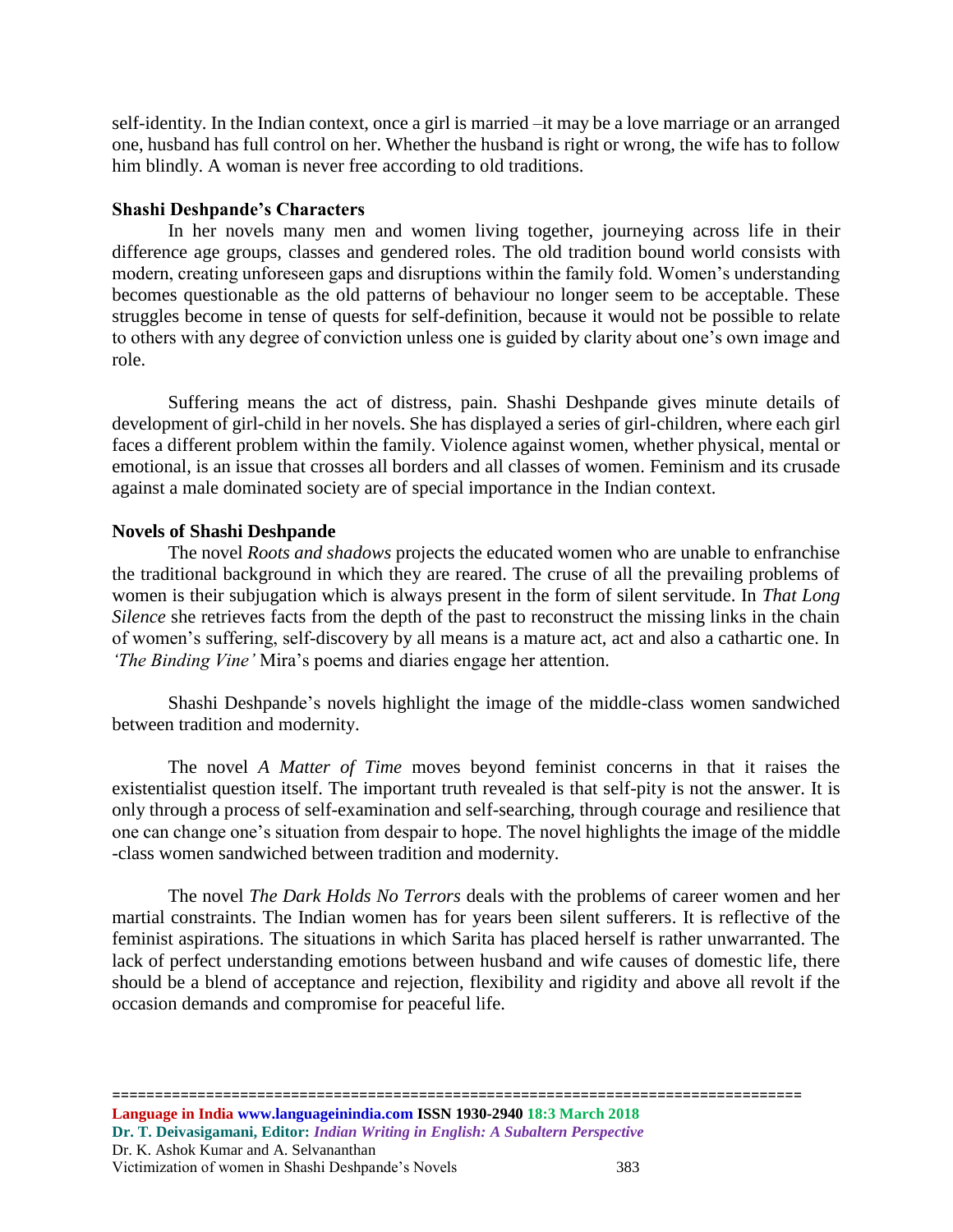In the novel *The Dark Holds No Terrors*, Sarita achieved position and the ascribed position of her husband. The financial ascendance of Sarita, renders another less significant and important. But his action at nights terrifies and humiliates Saru.

In *Root and Shadow*, Akka's desire to educate her was not because of giving her on independent stand but because she feels that educated girls get a good match and Indu experiences disillusionment in sex and suffers a silent sexual humiliation.

The novelist brings out powerfully the psychological problem of a career woman and discusses it artistically without crossing the barriers of art. Shashi Deshpande's novels deal with the women belonging to Indian middle class. She deals with the inner world of the Indian women iin her novels. She portrays her heroines in a realistic manner. As *The Dark Holds No Terrors,* the novel reveals the life of Sarita, who is always neglected and ignored in favour of her brother, she is not given any importance.

*Root And Shadow* explores the inner self of Indu who symbolize the new women, who are educated and married to Jayant but her feminine instinct for articulation is suppressed and Mini inculcates in her all the traditional feminine qualities since her childhood. Akka got married to a man who has much older than her. She has to tolerate the scathing and bestial sexual advances of her husband. In the novel *That Long Silence'* Shashi Deshpande reveals that consciousness of Jaya is not totally a silent and mute sufferer. In *'The Binding Vine'* Mira's poems and diaries engage her attention.

Urmila establishes a communion with her and tries to reconstruct the tragic tale of an energetic girl, who suffered and write poems in the solitude of an unhappy marriage. In the novel 'A Matter of Time' is an exploration of a woman's inner life. Kalyani's fears are based on patriarchal oppression that condemns women to the margins of silence. Sumi like her mother is a suffering oppressed and wronged woman. Yet she does not question the man; her oppressor.

Shashi Deshpande is one of the famous contemporary Indian novelists in English. Basically she writes about the situation of women and their failures in the fast changing socio-economic milieu of India. She writes about the conflict between tradition and modernity in relation to women in middle class society. In the novel *'The Dark Holds No Terrors'* all the characteristics are inextricably blended in Saru who represents a reaction of society. Saru is brought up in a traditional atmosphere but the education she receiver makes her a changed person with a rebellious attitude towards tradition. In *'Roots and Shadow'* through the character of Indu, who is educated and who lives in close association with society, brushing aside all narrow social conventions. Akka , the strict and disapproving matriarch of the family.

 In the novel *'That Long Silence'* through the character of Jaya, who adjusts and accommodates unlike the modern women who themselves "forced into the background by the claims of culture" and hence they adopt " an inimical attitude towards it". She is not the structurally patterned woman of the traditional Indian society. In the novel *'The Binding Vine'* Normally Urmila's meeting with Shakeitai would not have happened as Shakeitai belongs to different strata of society. *A Matter of Time* focuses on social control, and the site of violence, exclusion and abuse. Aru asks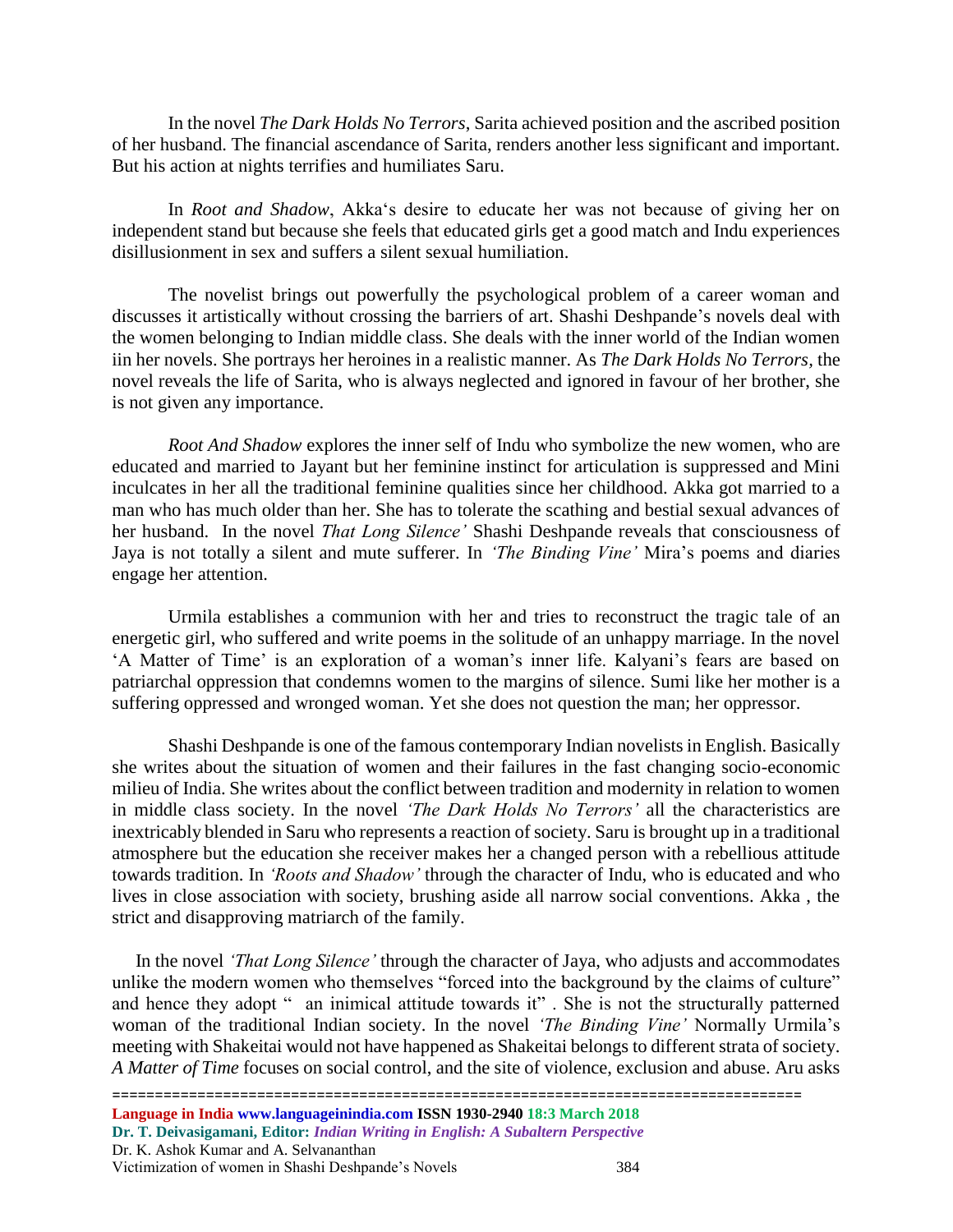Gopal "why did you get married at all, why did you have children. The whole novel us devoted to silent, brooding women, unhappy, yet lively clinging to their past, yet living in the present society.

#### **Female Identity**

Shashi Deshpande's novel deals with the theme of the quest for a female identity. The complexities of man-woman relationships, especially in the context of marriage, the trauma of a disturbed adolescence. The Indian woman has for years been a silent suffer. While she has played different roles-as a wife, mother, sister and daughter, she has never been able to claim her own individuality. In the novel '*The Dark Holds No Terrors* Manohar's male ego tries to dominate Sarita which ultimate results in disintegration, that Sarita is an individual not a dependent but a being capable of withstanding trials in life alone. Her identity is no longer been in terms of the identity of her male counterpart. In *'Roots and Shadow',* Indu accepts that she throttled her desires not because of Jayant's pressure but because it was her own decision with which she had given her identity. Akka too has to endure and submit to insults, injuries, and humiliations with a stoic patience and never complain.

In *That Long Silence',* Jaya is being renamed as Suhasine after her marriage is not a care of the loss of identity. In *'The Binding Vine',* Urmila understands that even as a child, Mira has hated the way her mother has been surrendering herself to her husband and ever she has not herself identity. In *'A Matter of Time'* it is here that in a flash Kalyani realizes that Gopal and she must now move an alone and she reconciles herself to their separation. Kalyani who emerges as the most powerful character in the novel. Here is a pitiable story, but one of deep endurance and strength.

In *'That Long Silence'* Jaya comes to recognize herself as a failed writer because when had continued writing, her stories had been rejected for lack of genuine feelings which she had laid aside. After all she came to accept herself as a failed writer and so she depends of her husband. We see in the novel *'The Binding Vine Urmila'* is one who is ahead of her predecessors by her endeavours to help other women. She is an upper middle-class carrier woman. Anu consequently has become mighty sensitive to the suffering and despair of others. In the *'A Matter Of Time'* is a composite study in human relationship. The most striking example of silence is Kalyani who spends nearly forty years in total silence with her husband, Shripati but all women's depended of themselves.

#### **Deep Insight into the Female Psyche**

 Shashi Deshpande has emerged as a writer possessing deep insight into the female psyche. Focusing on the marital relation she seeks to expose the tradition by which a woman is trained to play her subservient role in the family. Her novels reveal the man-made patriarchal traditions and uneasiness of the modern Indian woman in being a part of them. Shashi Deshpande uses this point of view of present social reality as at is experienced by women. To present the world of mothers, daughters and wives is also to present indirectly the fathers, sons and husbands the relation between men and woman, and between women themselves. Her young heroines rebel against the traditional way of life and patriarchal values.